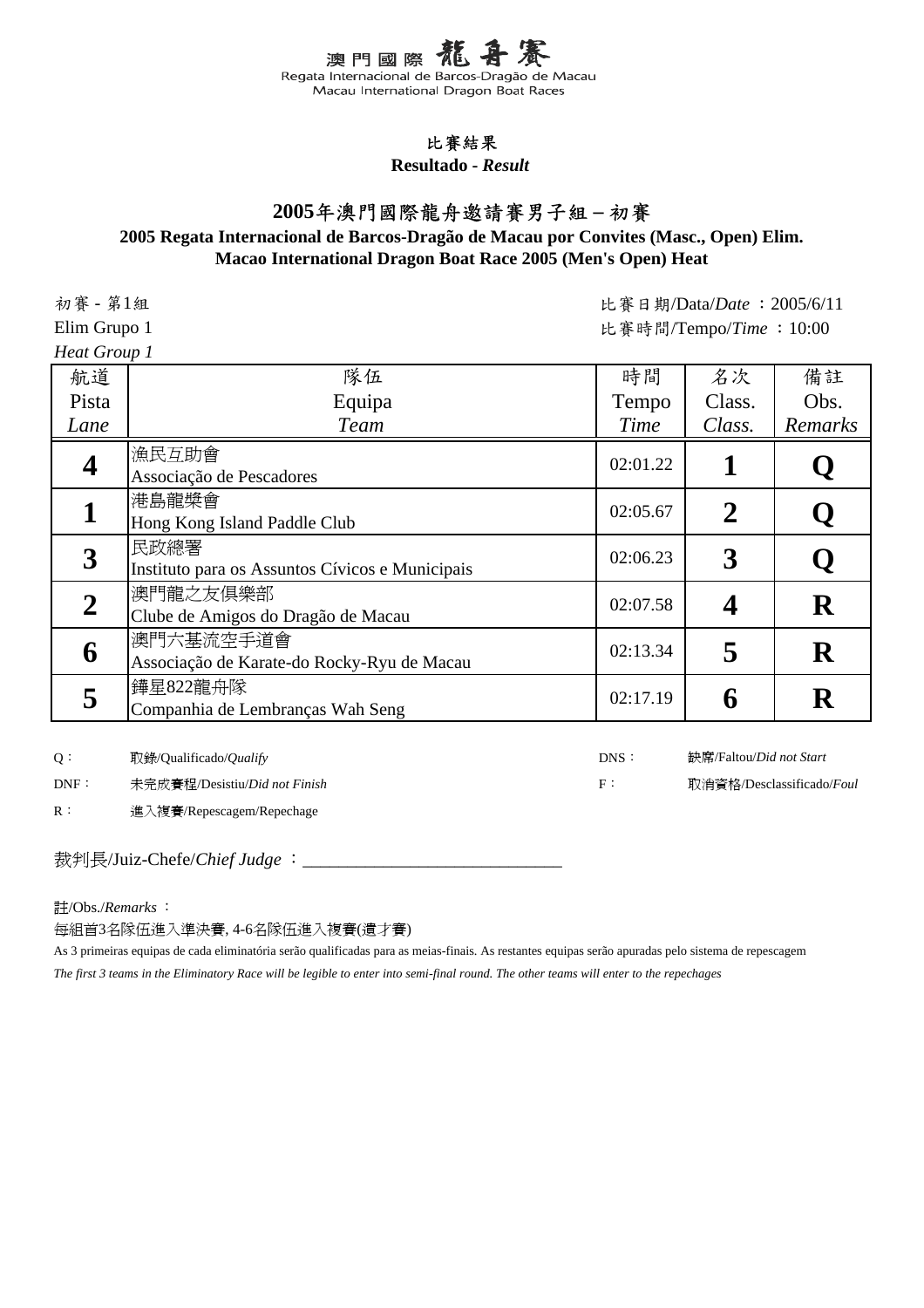#### 比賽結果

**Resultado -** *Result*

## **2005**年澳門國際龍舟邀請賽男子組 **–** 初賽

#### **Macao International Dragon Boat Race 2005 (Men's Open) Heat 2005 Regata Internacional de Barcos-Dragão de Macau por Convites (Masc., Open) Elim.**

初賽 - 第2組

*Heat Group 2*

比賽日期/Data/*Date* :2005/6/11 Elim Grupo 2 the State of the State of the State of the State of the State of the State of the State of the State of the State of the State of the State of the State of the State of the State of the State of the State of

| 航道          | 隊伍                                                 | 時間       | 名次     | 備註          |
|-------------|----------------------------------------------------|----------|--------|-------------|
| Pista       | Equipa                                             | Tempo    | Class. | Obs.        |
| Lane        | <b>Team</b>                                        | Time     | Class. | Remarks     |
|             | 中國南海遠航九江龍舟隊<br>China Nanhai Jiujiang               | 01:59.11 |        |             |
|             | 澳門耀陽體育會<br>Associação Desportiva Iu Yeung de Macau | 02:09.33 | 2      | Q           |
| 6           | 澳門治安警察局<br>Corpo da Polícia de Segurança Pública   | 02:09.69 | 3      | Q           |
| $\mathbf 2$ | 澳門電力職工會<br>Clube do Pessoal da CEM                 | 02:12.47 |        | R           |
|             | 澳門海關<br>Serviços de Alfândega                      | 02:13.24 | 5      | $\mathbf R$ |
|             | 好利安<br>Hovione Farma Ciência SA                    | 02:13.86 | 6      | ${\bf R}$   |

Q: 取錄/Qualificado/*Qualify* DNS:

DNF: 未完成賽程/Desistiu/*Did not Finish* F: F:

R: 進入複賽/Repescagem/Repechage

裁判長/Juiz-Chefe/*Chief Judge* :

註/Obs./*Remarks* :

每組首3名隊伍進入準決賽, 4-6名隊伍進入複賽(遺才賽)

As 3 primeiras equipas de cada eliminatória serão qualificadas para as meias-finais. As restantes equipas serão apuradas pelo sistema de repescagem *The first 3 teams in the Eliminatory Race will be legible to enter into semi-final round. The other teams will enter to the repechages*

缺席/Faltou/*Did not Start* 取消資格/Desclassificado/*Foul*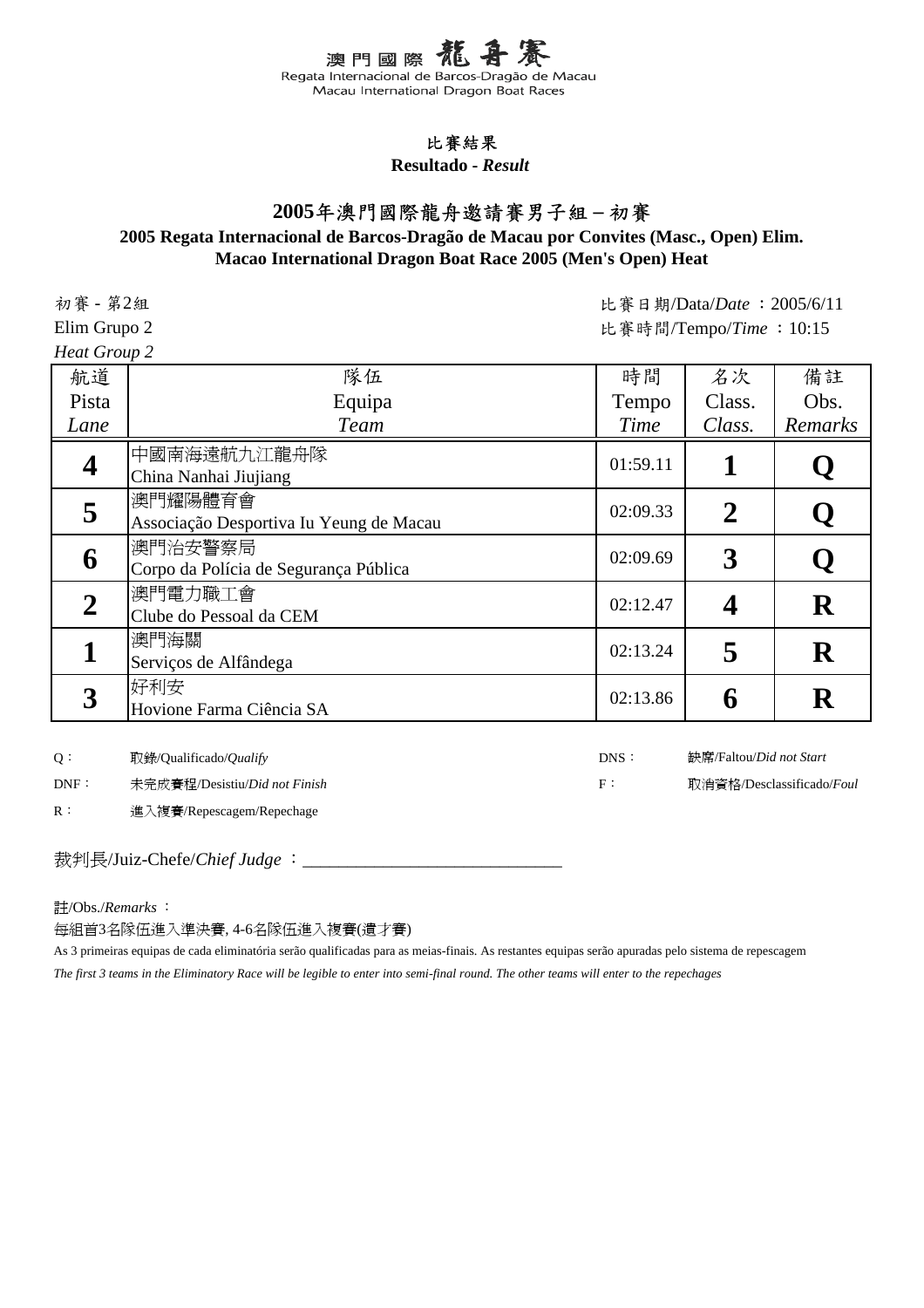#### 比賽結果

**Resultado -** *Result*

## **2005**年澳門國際龍舟邀請賽男子組 **–** 初賽

#### **Macao International Dragon Boat Race 2005 (Men's Open) Heat 2005 Regata Internacional de Barcos-Dragão de Macau por Convites (Masc., Open) Elim.**

初賽 - 第3組

*Heat Group 3*

比賽日期/Data/*Date* :2005/6/11 Elim Grupo 3 <br>
the settlem of the settlem of the settlem of the settlem of the settlem of the settlem of the settlem of the settlem of the settlem of the settlem of the settlem of the settlem of the settlem of the settlem

| 航道          | 隊伍                                                   | 時間       | 名次          | 備註          |
|-------------|------------------------------------------------------|----------|-------------|-------------|
| Pista       | Equipa                                               | Tempo    | Class.      | Obs.        |
| Lane        | <b>Team</b>                                          | Time     | Class.      | Remarks     |
|             | 泰國隊<br>The Rowing & Canoeing Association of Thailand | 02:03.11 |             | Q           |
|             | 通利文娛體育會<br>Clube Desportivo e Recreativo Tong Lei    | 02:07.46 | $\mathbf 2$ | Q           |
| 5           | 海灣獨木舟會<br>Clube de Canoagem Baía do Mar              | 02:13.75 | 3           | Q           |
| $\mathbf 2$ | 澳門獨木舟會<br>Clube de Canoa de Macau                    | 02:14.10 |             | $\mathbf R$ |
| 3           | 青少年培訓中心<br>Macao Training Center for Juvenile        | 02:18.16 | 5           | $\mathbf R$ |
| 6           | 兆強體育會<br>Grupo Desportivo Sio Keong                  | 02:18.44 | b           | ${\bf R}$   |

Q: 取錄/Qualificado/*Qualify* DNS:

DNF: 未完成賽程/Desistiu/*Did not Finish* F: F:

缺席/Faltou/*Did not Start* 取消資格/Desclassificado/*Foul*

R: 進入複賽/Repescagem/Repechage

裁判長/Juiz-Chefe/*Chief Judge* :

註/Obs./*Remarks* :

每組首3名隊伍進入準決賽, 4-6名隊伍進入複賽(遺才賽)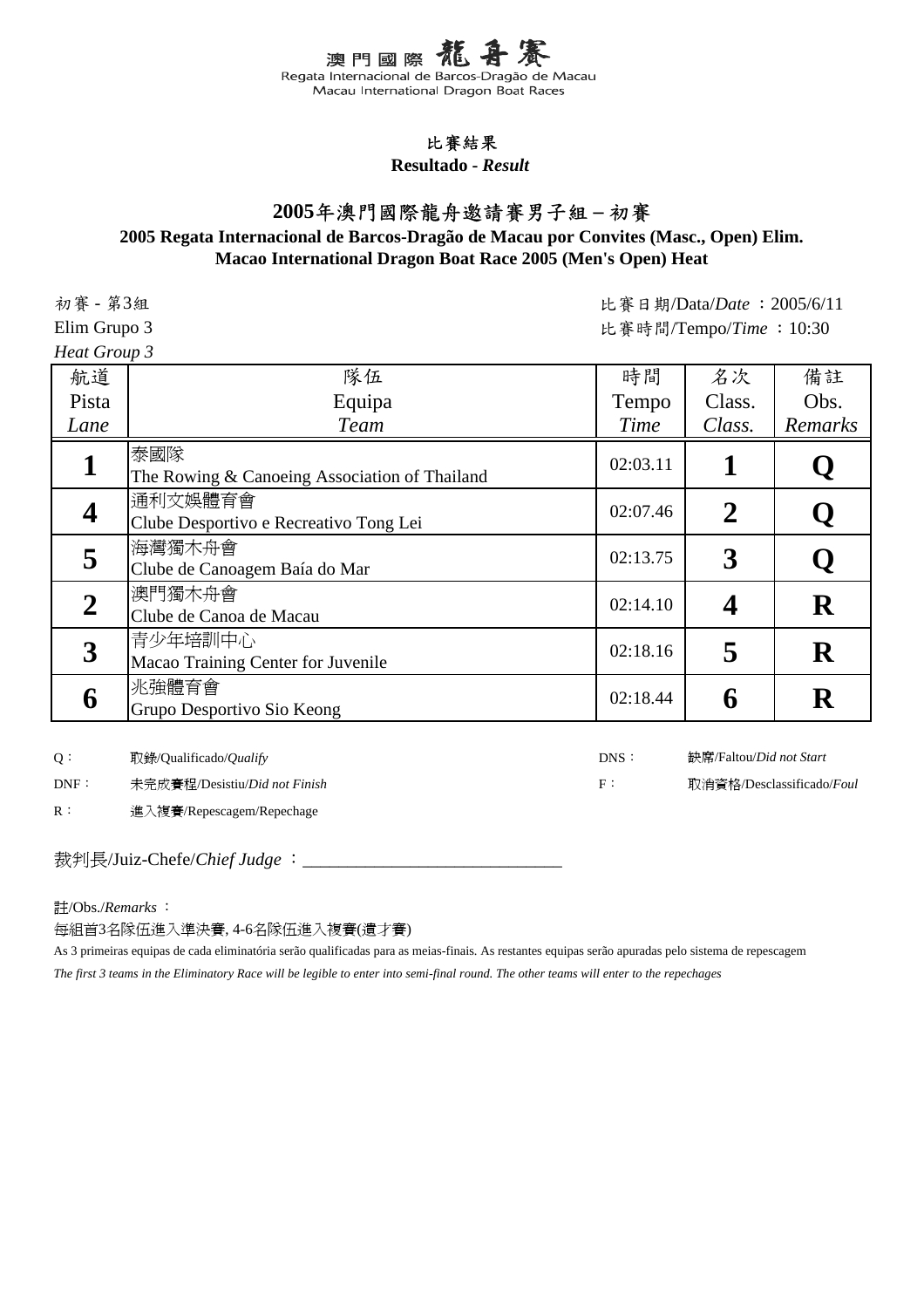#### 比賽結果

**Resultado -** *Result*

## **2005**年澳門國際龍舟邀請賽男子組 **–** 初賽

#### **Macao International Dragon Boat Race 2005 (Men's Open) Heat 2005 Regata Internacional de Barcos-Dragão de Macau por Convites (Masc., Open) Elim.**

初賽 - 第4組

*Heat Group 4*

比賽日期/Data/*Date* :2005/6/11 Elim Grupo 4 the set of the set of the set of the set of the set of the set of the set of the set of the set of the set of the set of the set of the set of the set of the set of the set of the set of the set of the set of

| 航道    | 隊伍                                                               | 時間       | 名次     | 備註          |
|-------|------------------------------------------------------------------|----------|--------|-------------|
| Pista | Equipa                                                           | Tempo    | Class. | Obs.        |
| Lane  | <b>Team</b>                                                      | Time     | Class. | Remarks     |
|       | 菲律賓龍舟隊<br><b>Patriot Rowing Team (Philippines)</b>               | 02:06.07 |        |             |
|       | 九澳坊眾<br>Associação de Mútuo Auxílio dos Moradores de Kau Ou Chun | 02:08.62 | 2      | Q           |
| 3     | 澳門泰國拳擊總會<br>Associação Muay-Thai de Macau                        | 02:11.94 | 3      | Q           |
| 2     | 金沙<br>Sands - Venetian Macau Limited                             | 02:13.66 |        | ${\bf R}$   |
| 6     | 蒙地加羅<br>Clube Desportivo Monte Carlo                             | 02:14.50 | 5      | $\mathbf R$ |
|       | 海豚游泳會<br>Associação de Natação Golfinho de Macau                 | 02:16.16 | 6      | $\mathbf R$ |

Q: 取錄/Qualificado/*Qualify* DNS:

DNF: 未完成賽程/Desistiu/*Did not Finish* F: F:

缺席/Faltou/*Did not Start* 取消資格/Desclassificado/*Foul*

R: 進入複賽/Repescagem/Repechage

裁判長/Juiz-Chefe/*Chief Judge* :

註/Obs./*Remarks* :

每組首3名隊伍進入準決賽, 4-6名隊伍進入複賽(遺才賽)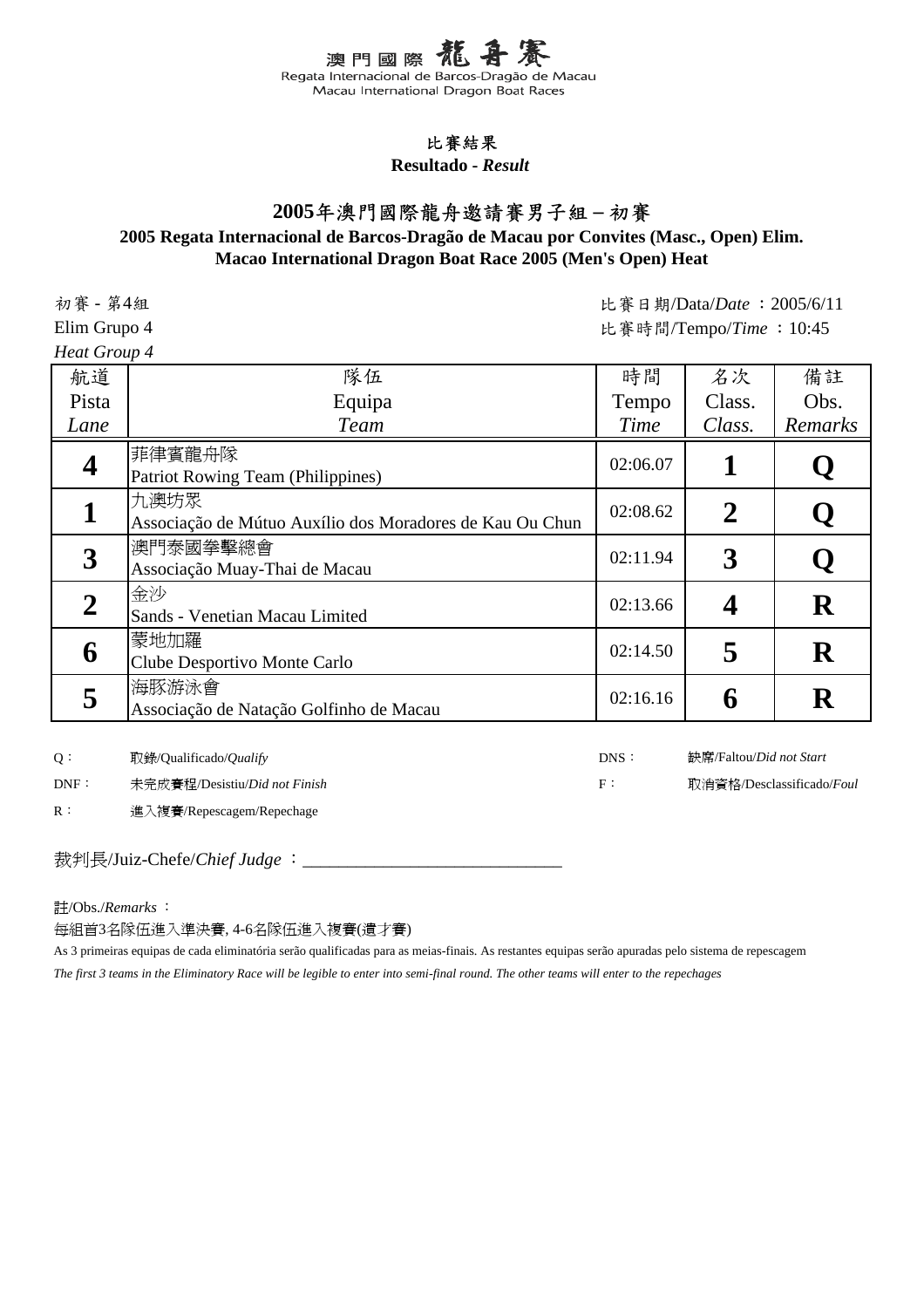#### 比賽結果

**Resultado -** *Result*

## **2005**年澳門國際龍舟邀請賽男子組 **–** 初賽

#### **Macao International Dragon Boat Race 2005 (Men's Open) Heat 2005 Regata Internacional de Barcos-Dragão de Macau por Convites (Masc., Open) Elim.**

初賽 - 第5組

*Heat Group 5*

比賽日期/Data/*Date* :2005/6/11 Elim Grupo 5 <br>
the settlem of the settlem of the settlem of the settlem of the settlem of the settlem of the settlem of the settlem of the settlem of the settlem of the settlem of the settlem of the settlem of the settlem

| 航道    | 隊伍                                                                    | 時間       | 名次             | 備註          |
|-------|-----------------------------------------------------------------------|----------|----------------|-------------|
| Pista | Equipa                                                                | Tempo    | Class.         | Obs.        |
| Lane  | <b>Team</b>                                                           | Time     | Class.         | Remarks     |
| 5     | 澳門消防局<br>Corpo de Bombeiros                                           | 02:04.15 |                |             |
|       | 東北電力學院 (吉林)<br>Universidade de Ciências Eléctricas Dongbei de Jilin * | 02:05.01 | $\overline{2}$ | $\mathbf Q$ |
| 3     | 海島市居民群益紹龍隊<br>Associação dos Habitantes das Ilhas Kuan Iek            | 02:09.10 | 3              | Q           |
|       | 濠青體育會<br>Associação Desportiva Hou Cheng                              | 02:12.77 |                | $\mathbf R$ |
| 6     | 新光明龍舟隊<br>Associação Desportiva San Kuong Meng                        | 02:18.84 | 5              | $\mathbf R$ |
|       | 愛爾蘭吧<br>Irish Bar                                                     |          |                | <b>DNS</b>  |

Q: 取錄/Qualificado/*Qualify* DNS:

DNF: 未完成賽程/Desistiu/*Did not Finish* F: F:

R: 進入複賽/Repescagem/Repechage

裁判長/Juiz-Chefe/*Chief Judge* :

註/Obs./*Remarks* :

每組首3名隊伍進入準決賽, 4-6名隊伍進入複賽(遺才賽)

As 3 primeiras equipas de cada eliminatória serão qualificadas para as meias-finais. As restantes equipas serão apuradas pelo sistema de repescagem *The first 3 teams in the Eliminatory Race will be legible to enter into semi-final round. The other teams will enter to the repechages*

缺席/Faltou/*Did not Start* 取消資格/Desclassificado/*Foul*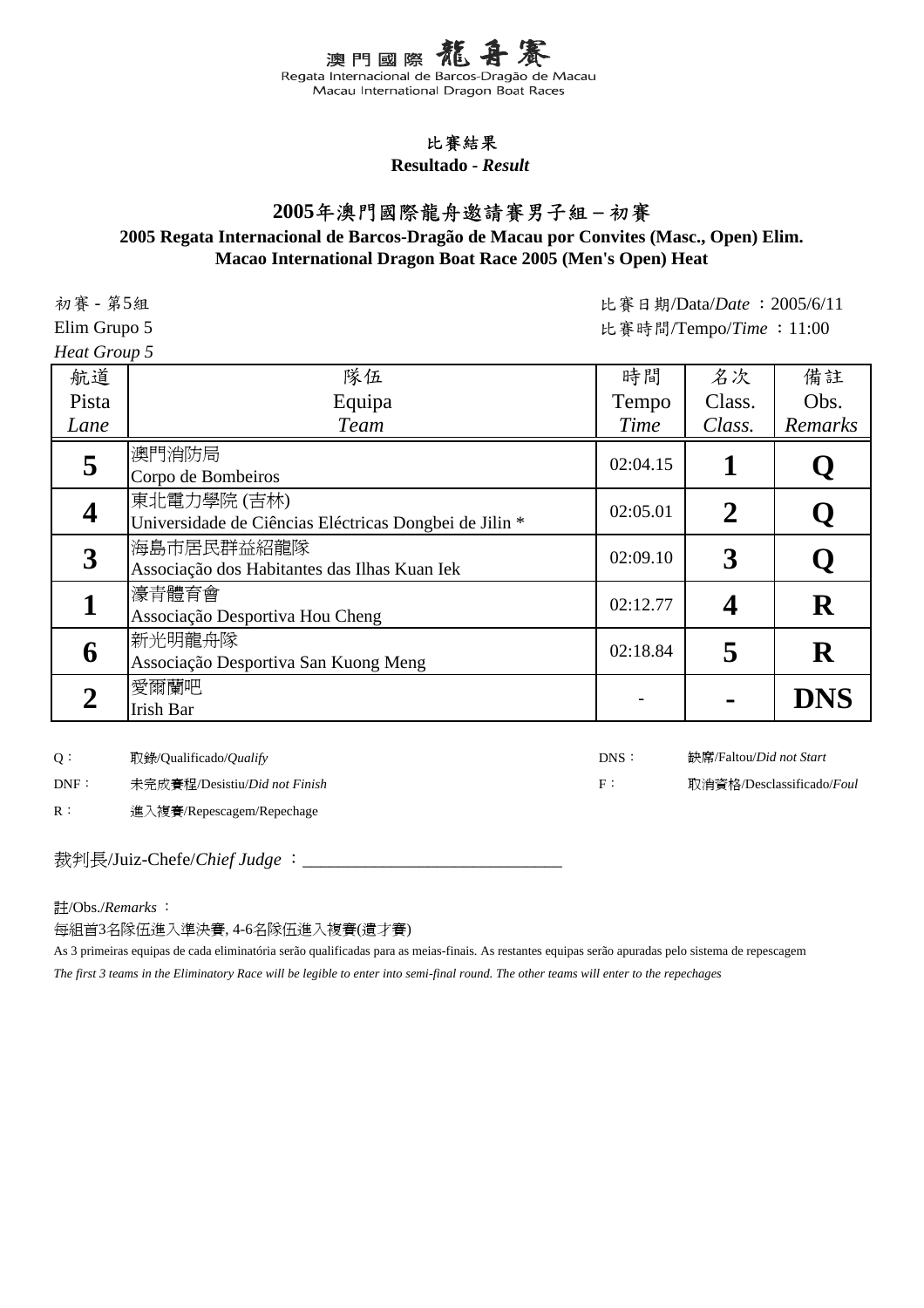#### 比賽結果

**Resultado -** *Result*

## **2005**年澳門國際龍舟邀請賽男子組 **–** 初賽

#### **Macao International Dragon Boat Race 2005 (Men's Open) Heat 2005 Regata Internacional de Barcos-Dragão de Macau por Convites (Masc., Open) Elim.**

初賽 - 第6組

*Heat Group 6*

比賽日期/Data/*Date* :2005/6/11 Elim Grupo 6 <br>
the settlem of the settlem of the settlem of the settlem of the settlem of the settlem of the settlem of the settlem of the settlem of the settlem of the settlem of the settlem of the settlem of the settlem

| 航道               | 隊伍                                                   | 時間       | 名次               | 備註          |
|------------------|------------------------------------------------------|----------|------------------|-------------|
| Pista            | Equipa                                               | Tempo    | Class.           | Obs.        |
| Lane             | <b>Team</b>                                          | Time     | Class.           | Remarks     |
| $\boldsymbol{2}$ | 活力體育會<br>Associação Desportiva de Enérgicos de Macau | 02:04.41 |                  | Q           |
|                  | 香港龍舟協會<br>Hong Kong Dragon Boat Association          | 02:10.74 | $\boldsymbol{2}$ | Q           |
| 6                | 合群體育會<br>Clube Desportivo Hap Kuan                   | 02:11.07 | 3                | Q           |
| 5                | 加義體育會<br>Associação Desportiva Ka I                  | 02:11.53 |                  | $\mathbf R$ |
|                  | 安泰龍青龍舟隊<br><b>ING Long Cheng</b>                     | 02:15.44 | 5                | ${\bf R}$   |
| 3                | 菜農合群體育會<br>Clube Desportivo Choi Nong Hap Kuan       | 02:25.74 | 6                | $\mathbf R$ |

Q: 取錄/Qualificado/*Qualify* DNS:

DNF: 未完成賽程/Desistiu/*Did not Finish* F: F:

缺席/Faltou/*Did not Start*

取消資格/Desclassificado/*Foul*

R: 進入複賽/Repescagem/Repechage

裁判長/Juiz-Chefe/*Chief Judge* :

註/Obs./*Remarks* :

每組首3名隊伍進入準決賽, 4-6名隊伍進入複賽(遺才賽)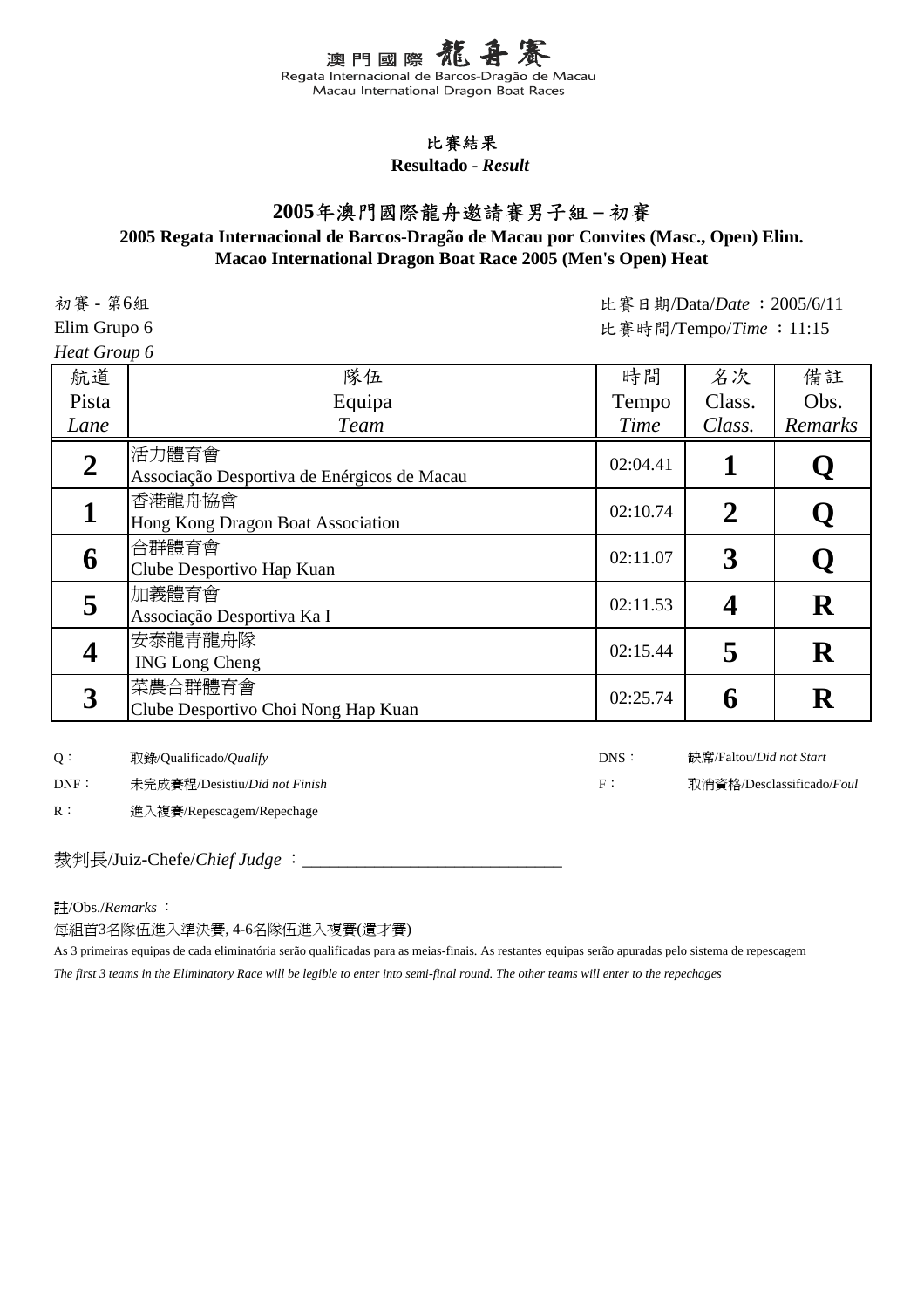#### 比賽結果

**Resultado -** *Result*

# **2005**年澳門國際龍舟邀請賽女子組 **–** 初賽

## **2005 Regata Internacional de Barcos-Dragão de Macau por Convites (Fem., Open) Elim. Macao International Dragon Boat Race 2005 (Women's Open) Heat**

比賽日期/Data/*Date* :2005/6/11

缺席/Faltou/*Did not Start* 取消資格/Desclassificado/*Foul*

初賽 - 第1組

Elim Grupo 1 the function of the set of the set of the set of the set of the set of the set of the set of the set of the set of the set of the set of the set of the set of the set of the set of the set of the set of the s

Heat G

| eat Group 1      |                                                    |          |        |         |
|------------------|----------------------------------------------------|----------|--------|---------|
| 航道               | 隊伍                                                 | 時間       | 名次     | 備註      |
| Pista            | Equipa                                             | Tempo    | Class. | Obs.    |
| Lane             | <b>Team</b>                                        | Time     | Class. | Remarks |
| 6                | 中國南海西樵蒙娜麗莎龍舟隊<br>China Nan Hai Monalisa Team       | 02:10.42 |        |         |
| $\boldsymbol{2}$ | 菲律賓龍舟隊<br>Philippines National Dragon Boat Team    | 02:11.15 |        |         |
| $\boldsymbol{3}$ | 漁民互助會<br>Associação de Pescadores                  | 02:16.68 | 3      |         |
|                  | 兄弟體育會<br>Clube Desportivo Heng Tai                 | 02:38.64 |        | B       |
|                  | 澳門耀陽體育會<br>Associação Desportiva Iu Yeung de Macau | 02:51.42 |        |         |

Exponential Bar distribution of  $\begin{array}{|c|c|c|c|c|}\hline \end{array} \qquad \qquad \begin{array}{|c|c|c|c|c|}\hline \text{03:00.57} & \text{6} & \text{B} \\\hline \end{array}$ 

Q: 取錄/Qualificado/*Qualify* DNS:

**4** 愛爾蘭吧

DNF: 未完成賽程/Desistiu/*Did not Finish* F:

B: 進入乙組決賽/serão apuradas para a final "B"/*enter the "B" Final*

裁判長/Juiz-Chefe/*Chief Judge*:

註/Obs./*Remarks* :

每組首3名優勝隊伍進入總決賽, 4至6名隊伍進入乙組決賽

As 3 primeiras equipas de cada grupo das semi-finais serão apuradas para a Grand Final, 4<sup>a</sup>, 5<sup>a</sup> e 6<sup>a</sup> serão apuradas para a final "B". *The first 3 teams of each group will enter the Grand Final, 4 th to 6 th will enter the "B" Final .*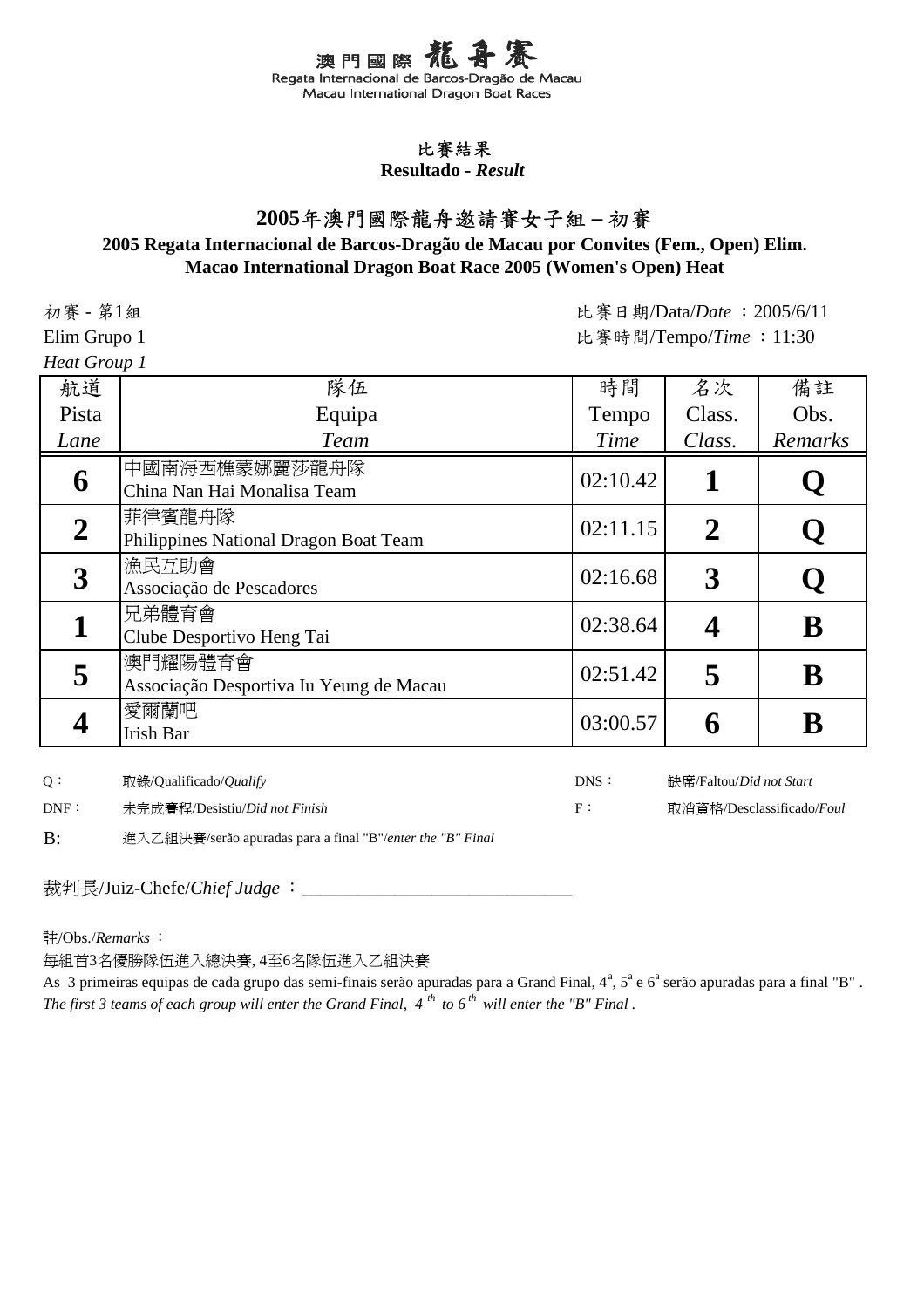#### 比賽結果

**Resultado -** *Result*

# **2005**年澳門國際龍舟邀請賽女子組 **–** 初賽

### **2005 Regata Internacional de Barcos-Dragão de Macau por Convites (Fem., Open) Elim. Macao International Dragon Boat Race 2005 (Women's Open) Heat**

初賽 - 第2組

*Heat Group 2*

比賽日期/Data/*Date* :2005/6/11 Elim Grupo 2 the fight of the contract of the set of the set of the set of the set of the set of the set of the set of the set of the set of the set of the set of the set of the set of the set of the set of the set of the

| 航道    | 隊伍                                              | 時間       | 名次          | 備註      |
|-------|-------------------------------------------------|----------|-------------|---------|
| Pista | Equipa                                          | Tempo    | Class.      | Obs.    |
| Lane  | <b>Team</b>                                     | Time     | Class.      | Remarks |
| 3     | 北華大學(吉林)                                        | 02:18.06 |             |         |
|       | Universidade Beihua de Jilin                    |          |             |         |
|       | 港島龍槳會                                           | 02:21.74 | $\mathbf 2$ |         |
|       | Hong Kong Island Paddle Club                    |          |             |         |
|       | 菱峯集團投資發展有限公司                                    |          |             |         |
|       | Soc. de Inv. e Des. Predial "Leng Fung" Lda.    | 02:22.48 | 3           |         |
|       | 青少年獨木舟會                                         | 02:27.81 |             |         |
| 6     | Clube de Canoagem Juventude de Macau            |          |             | B       |
|       | 澳門自由龍龍舟會                                        | 02:37.88 |             |         |
|       | Dragão em Liberdade de Macau                    |          | 5           | B       |
|       | 民政總署                                            | 02:41.98 |             |         |
|       | Instituto para os Assuntos Cívicos e Municipais |          |             |         |

Q: 取錄/Qualificado/*Qualify* DNS:

DNF: 未完成賽程/Desistiu/*Did not Finish* F:

B: 進入乙組決賽/serão apuradas para a final "B"/*enter the "B" Final*

裁判長/Juiz-Chefe/*Chief Judge*:

註/Obs./*Remarks* :

每組首3名優勝隊伍進入總決賽, 4至6名隊伍進入乙組決賽

*The first 3 teams of each group will enter the Grand Final, 4 th to 6 th will enter the "B" Final .* As 3 primeiras equipas de cada grupo das semi-finais serão apuradas para a Grand Final, 4<sup>a</sup>, 5<sup>a</sup> e 6<sup>a</sup> serão apuradas para a final "B".

缺席/Faltou/*Did not Start*

取消資格/Desclassificado/*Foul*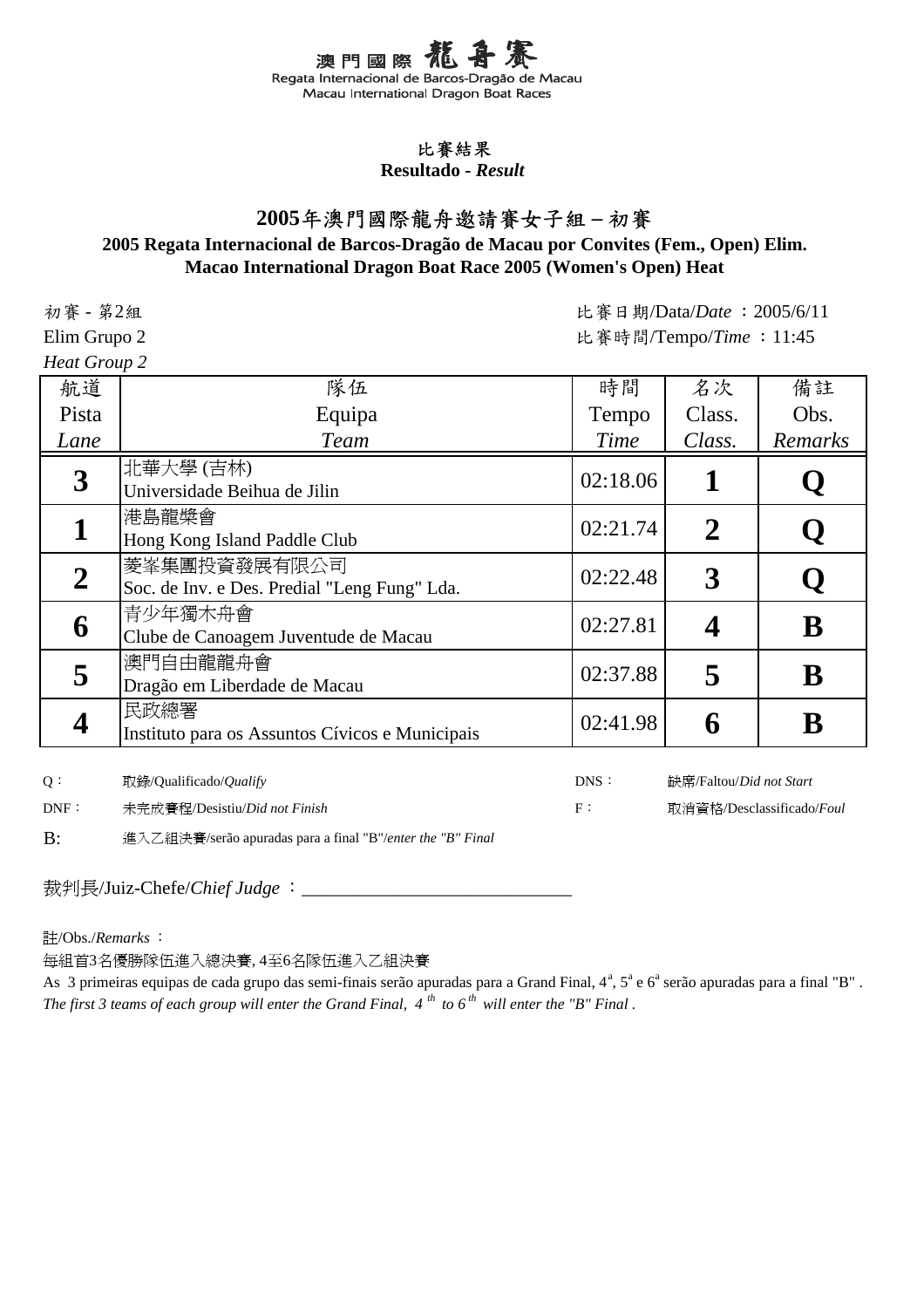## 比賽結果

**Resultado -** *Result*

# **2005**年澳門國際龍舟邀請賽男子組 **–** 遺才賽

### **Macao International Dragon Boat Race 2005 (Men's Open) Repechange 2005 Regata Internacional de Barcos-Dragão de Macau por Convites (Masc., Open) Repescagem**

遺才賽 - 第1組 Repescagem Grupo 1

*Repechage Group 1*

比賽日期/Data/*Date* :2005/6/11 比賽時間/Tempo/*Time* :12:00

| 航道               | 隊伍                                                      | 時間       | 名次          | 備註      |
|------------------|---------------------------------------------------------|----------|-------------|---------|
| Pista            | Equipa                                                  | Tempo    | Class.      | Obs.    |
| Lane             | <b>Team</b>                                             | Time     | Class.      | Remarks |
| $\boldsymbol{3}$ | 澳門龍之友俱樂部<br>Clube de Amigos do Dragão de Macau          | 02:12.09 |             | Ų       |
| 2                | 金沙<br>Sands - Venetian Macau Limited                    | 02:12.68 | $\mathbf 2$ |         |
|                  | 澳門六基流空手道會<br>Associação de Karate-do Rocky-Ryu de Macau | 02:13.62 |             |         |
|                  | 鏵星822龍舟隊<br>Companhia de Lembranças Wah Seng            | 02:14.96 |             |         |
|                  | 海豚游泳會<br>Associação de Natação Golfinho de Macau        | 02:16.44 |             |         |
|                  |                                                         |          |             |         |

Q: 取錄/Qualificado/*Qualify* DNS:

DNF: 未完成賽程/Desistiu/*Did not Finish* F:

缺席/Faltou/*Did not Start* 取消資格/Desclassificado/*Foul*

裁判長/Juiz-Chefe/*Chief Judge* : \_\_\_\_\_\_\_\_\_\_\_\_\_\_\_\_

註/Obs./*Remarks* :

每組首2名優勝隊伍進入丁組決賽

As 2 primeiras equipas de cada grupo de repescagem serão qualificadas para a final "D" *The first 2 teams of each group will enter the "D" Final*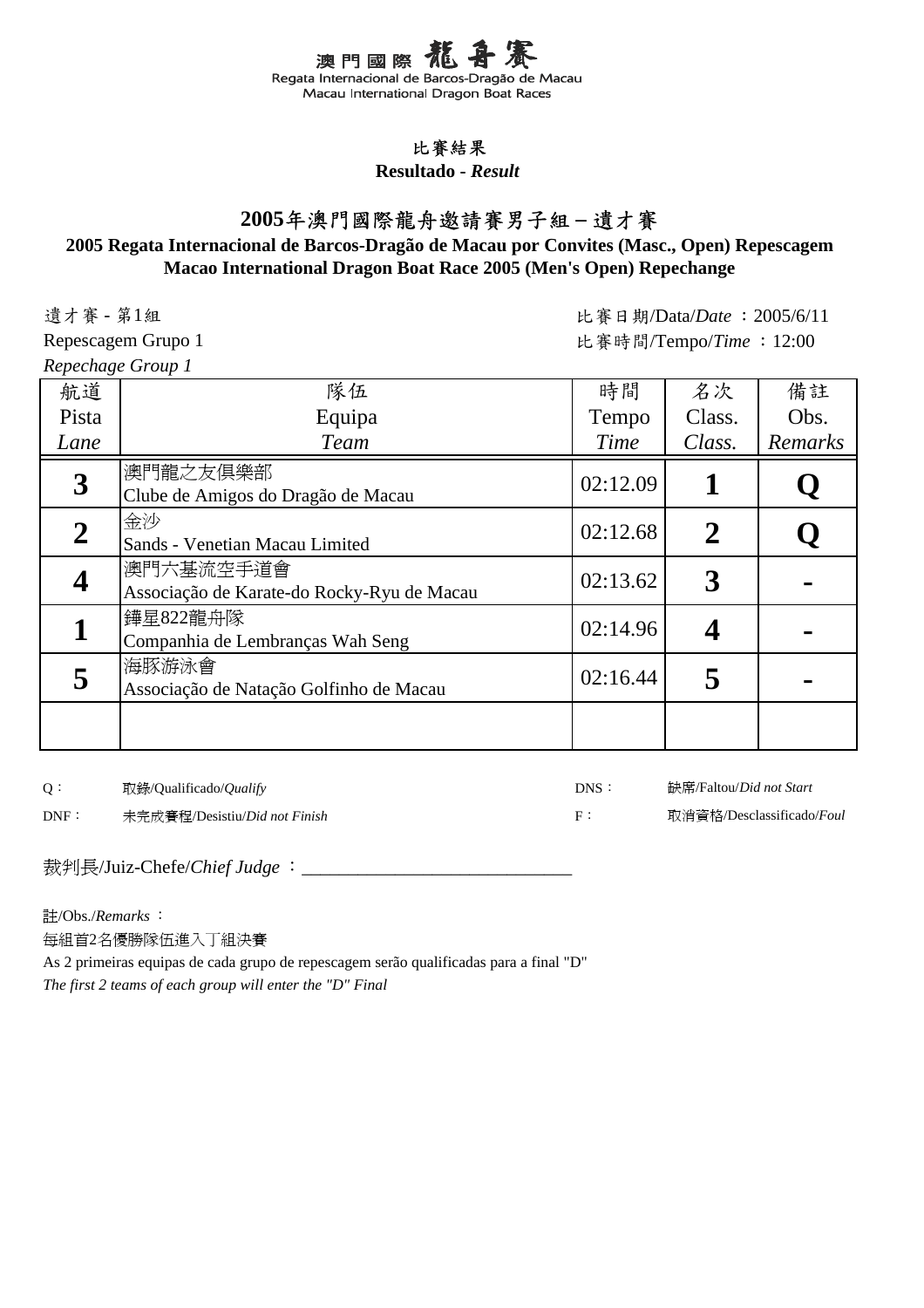## 比賽結果

**Resultado -** *Result*

# **2005**年澳門國際龍舟邀請賽男子組 **–** 遺才賽

### **Macao International Dragon Boat Race 2005 (Men's Open) Repechange 2005 Regata Internacional de Barcos-Dragão de Macau por Convites (Masc., Open) Repescagem**

遺才賽 - 第2組

Repescagem Grupo 2 *Repechage Group 2*

比賽日期/Data/*Date* :2005/6/11 比賽時間/Tempo/*Time* :12:15

|              | $\ldots$ p $\ldots$ $\ldots$ $\ldots$ $\ldots$ $\ldots$ |          |                |         |
|--------------|---------------------------------------------------------|----------|----------------|---------|
| 航道           | 隊伍                                                      | 時間       | 名次             | 備註      |
| Pista        | Equipa                                                  | Tempo    | Class.         | Obs.    |
| Lane         | <b>Team</b>                                             | Time     | Class.         | Remarks |
| 3            | 加義體育會<br>Associação Desportiva Ka I                     | 02:13.01 |                | Q       |
|              | 澳門海關<br>Serviços de Alfândega                           | 02:13.60 | $\overline{2}$ | Q       |
| $\mathbf{2}$ | 好利安<br>Hovione Farma Ciência SA                         | 02:13.95 | 3              |         |
| 5            | 安泰龍青龍舟隊<br><b>ING Long Cheng</b>                        | 02:14.39 |                |         |
|              | 青少年培訓中心<br>Macao Training Center for Juvenile           | 02:19.97 | 5              |         |
| 6            | 菜農合群體育會<br>Clube Desportivo Choi Nong Hap Kuan          | 02:25.66 |                |         |

Q: 取錄/Qualificado/*Qualify* DNS:

DNF: 未完成賽程/Desistiu/*Did not Finish* F:

缺席/Faltou/*Did not Start* 取消資格/Desclassificado/*Foul*

裁判長/Juiz-Chefe/*Chief Judge* : \_\_\_\_\_\_\_\_\_

註/Obs./*Remarks* :

每組首2名優勝隊伍進入丁組決賽

As 2 primeiras equipas de cada grupo de repescagem serão qualificadas para a final "D"

*The first 2 teams of each group will enter the "D" Final*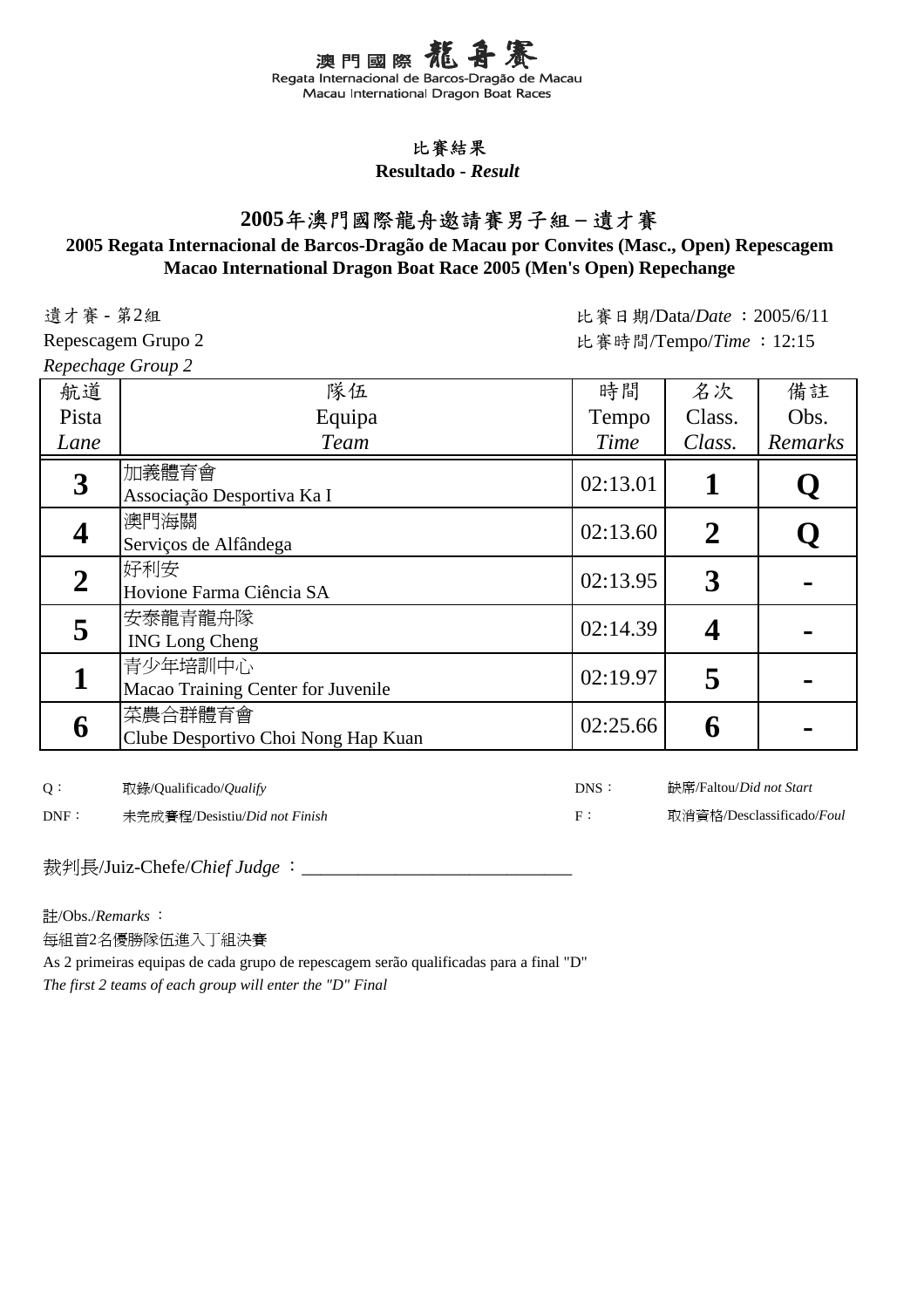## 比賽結果

**Resultado -** *Result*

# **2005**年澳門國際龍舟邀請賽男子組 **–** 遺才賽

### **Macao International Dragon Boat Race 2005 (Men's Open) Repechange 2005 Regata Internacional de Barcos-Dragão de Macau por Convites (Masc., Open) Repescagem**

遺才賽 - 第3組

Repescagem Grupo 3 *Repechage Group 3*

比賽日期/Data/*Date* :2005/6/11 比賽時間/Tempo/*Time* :12:30

| repethinge Group o      |                                                |          |                |         |
|-------------------------|------------------------------------------------|----------|----------------|---------|
| 航道                      | 隊伍                                             | 時間       | 名次             | 備註      |
| Pista                   | Equipa                                         | Tempo    | Class.         | Obs.    |
| Lane                    | <b>Team</b>                                    | Time     | Class.         | Remarks |
| 3                       | 澳門電力職工會<br>Clube do Pessoal da CEM             | 02:13.88 |                |         |
| 5                       | 蒙地加羅<br>Clube Desportivo Monte Carlo           | 02:14.66 | $\overline{2}$ |         |
| $\overline{\mathbf{4}}$ | 濠青體育會<br>Associação Desportiva Hou Cheng       | 02:14.96 | 3              |         |
| $\overline{2}$          | 澳門獨木舟會<br>Clube de Canoa de Macau              | 02:15.34 | 4              |         |
| 1                       | 兆強體育會<br>Grupo Desportivo Sio Keong            | 02:16.07 | 5              |         |
| 6                       | 新光明龍舟隊<br>Associação Desportiva San Kuong Meng | 02:20.48 | 6              |         |

Q: 取錄/Qualificado/*Qualify* DNS:

DNF: 未完成賽程/Desistiu/*Did not Finish* F:

缺席/Faltou/*Did not Start* 取消資格/Desclassificado/*Foul*

裁判長/Juiz-Chefe/*Chief Judge* : \_\_\_\_\_\_\_\_\_\_

註/Obs./*Remarks* :

每組首2名優勝隊伍進入丁組決賽

As 2 primeiras equipas de cada grupo de repescagem serão qualificadas para a final "D"

*The first 2 teams of each group will enter the "D" Final*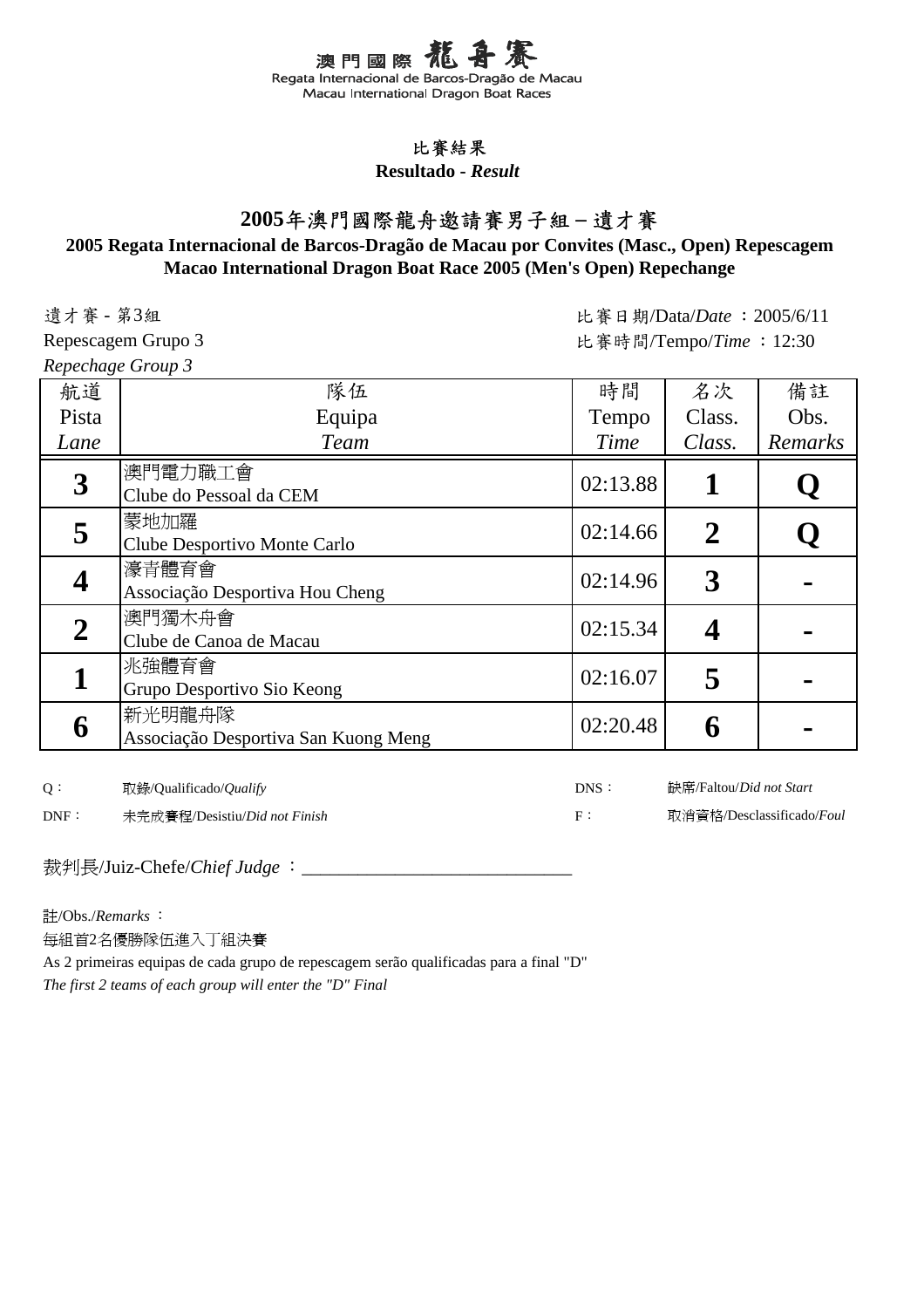

#### **Resultado -** *Result*

# **2005**年澳門國際龍舟邀請賽男子組 **–** 準決賽

### **Macao International Dragon Boat Race 2005 (Men's Open) Semi-final 2005 Regata Internacional de Barcos-Dragão de Macau por Convites (Masc., Open) Semi-final**

準決賽 - 第1組

Semi-finais - Grupo 1

*Semi-finals - Group 1*

| 航道               | 隊伍                                                                    | 時間       | 名次          | 備註      |
|------------------|-----------------------------------------------------------------------|----------|-------------|---------|
| Pista            | Equipa                                                                | Tempo    | Class.      | Obs.    |
| Lane             | <b>Team</b>                                                           | Time     | Class.      | Remarks |
| $\boldsymbol{3}$ | 中國南海遠航九江龍舟隊                                                           | 02:04.84 |             |         |
|                  | China Nanhai Jiujiang                                                 |          |             |         |
|                  | 東北電力學院 (吉林)<br>Universidade de Ciências Eléctricas Dongbei de Jilin * | 02:05.58 | $\mathbf 2$ |         |
|                  | 港島龍槳會<br>Hong Kong Island Paddle Club                                 | 02:06.16 | 3           | B       |
|                  | 澳門耀陽體育會<br>Associação Desportiva Iu Yeung de Macau                    | 02:06.95 |             | B       |
| 5                | 海島市居民群益紹龍隊<br>Associação dos Habitantes das Ilhas Kuan Iek            | 02:10.91 | 5           |         |
| 6                | 海灣獨木舟會<br>Clube de Canoagem Baía do Mar                               | 02:15.01 |             |         |

Q: 取錄/Qualificado/*Qualify* DNS:

缺席/Faltou/*Did not Start*

DNF: 未完成賽程/Desistiu/*Did not Finish* F:

B: 進入乙組決賽/serão apuradas para a final "B"/*enter the "B" Final*

C: 進入丙組決賽/serão apuradas para a final "C"/*enter the "C" Final*

裁判長/Juiz-Chefe/*Chief Judge* :

註/Obs./*Remarks* :

每組首2名優勝隊伍進入總決賽, 第3及第4名進入乙組決賽, 第5及第6名進入丙組決賽

As 2 primeiras equipas de cada grupo das semi-finais serão apuradas para a Grand Final, 3<sup>ª</sup>, 4<sup>ª</sup> serão apuradas para a final "B",  $5^{\degree}$  e  $6^{\degree}$  serão apuradas para a final"C'.

*The first 2 teams of each group will enter the Grand Final, 3 rd and 4 th will enter the "B" Final , and 5 th and 6 th will enter the "C" Final.*

取消資格/Desclassificado/*Foul*

比賽日期/Data/*Date* :2005/6/11 比賽時間/Tempo/*Time* :14:00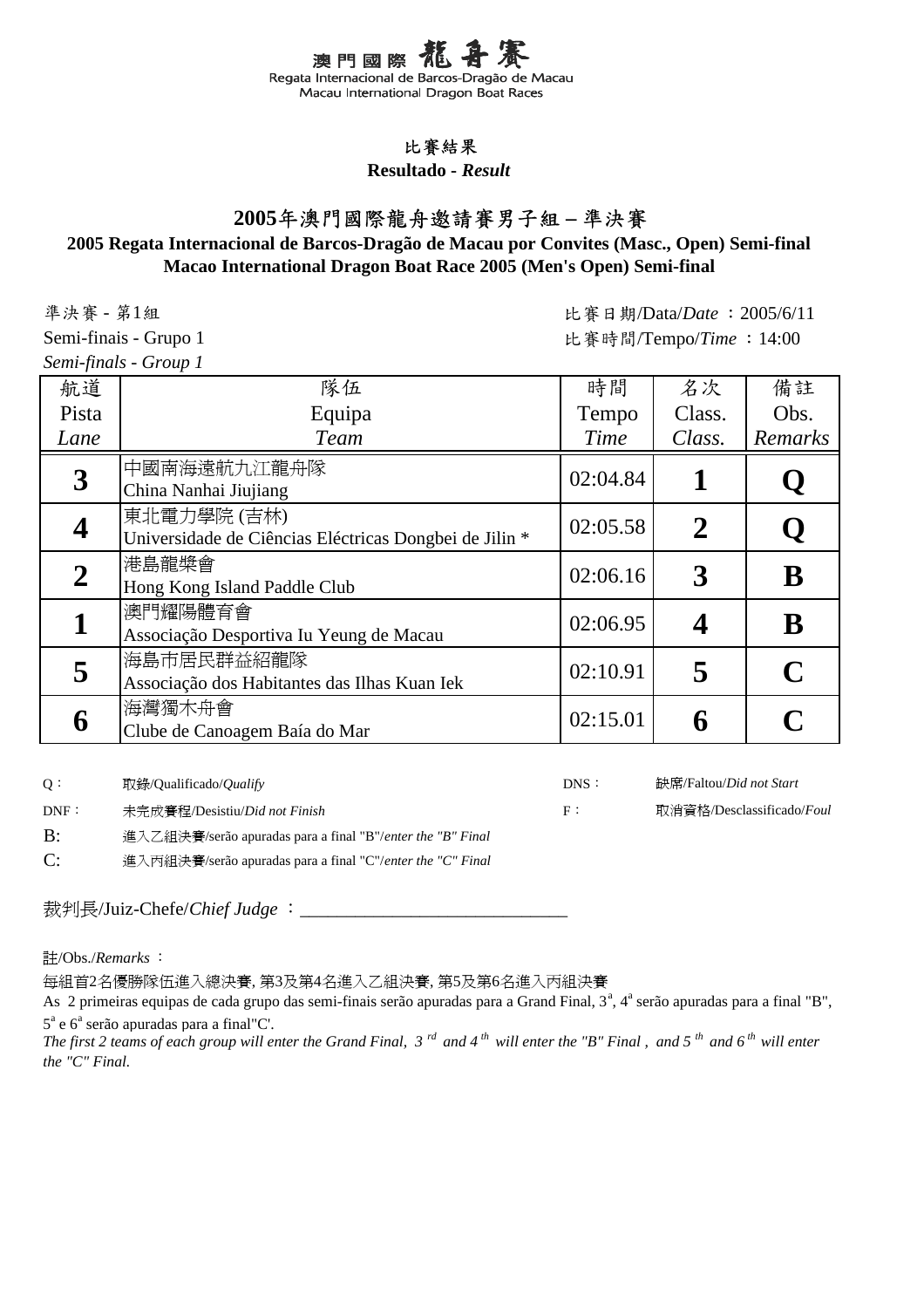

#### **Resultado -** *Result*

# **2005**年澳門國際龍舟邀請賽男子組 **–** 準決賽

### **Macao International Dragon Boat Race 2005 (Men's Open) Semi-final 2005 Regata Internacional de Barcos-Dragão de Macau por Convites (Masc., Open) Semi-final**

準決賽 - 第2組

比賽日期/Data/*Date* :2005/6/11 比賽時間/Tempo/*Time* :14:15

Semi-finais - Grupo 2 *Semi-finals - Group 2*

| 航道    | 隊伍                                                                        | 時間       | 名次     | 備註      |
|-------|---------------------------------------------------------------------------|----------|--------|---------|
| Pista | Equipa                                                                    | Tempo    | Class. | Obs.    |
| Lane  | <b>Team</b>                                                               | Time     | Class. | Remarks |
|       | 漁民互助會<br>Associação de Pescadores                                         | 02:01.64 |        |         |
|       | 澳門治安警察局<br>Corpo da Polícia de Segurança Pública                          | 02:02.01 | 2      |         |
|       | 活力體育會<br>Associação Desportiva de Enérgicos de Macau                      | 02:02.51 | 3      | B       |
|       | 菲律賓龍舟隊<br>Patriot Rowing Team (Philippines)                               | 02:02.84 |        | B       |
|       | 儿哭切水<br>Associação de Mútuo Auxílio dos Moradores de Kau Ou<br>$\cap$ hun | 02:07.38 | 5      |         |
| 6     | 澳門泰國拳擊總會<br>Associação Muay-Thai de Macau                                 | 02:16.98 |        |         |

Q: 取錄/Qualificado/*Qualify* DNS:

缺席/Faltou/*Did not Start*

取消資格/Desclassificado/*Foul*

B: 進入乙組決賽/serão apuradas para a final "B"/*enter the "B" Final*

C: 進入丙組決賽/serão apuradas para a final "C"/*enter the "C" Final*

裁判長/Juiz-Chefe/*Chief Judge* :

註/Obs./*Remarks* :

每組首2名優勝隊伍進入總決賽, 第3及第4名進入乙組決賽, 第5及第6名進入丙組決賽

DNF: 未完成賽程/Desistiu/*Did not Finish* F:

As 2 primeiras equipas de cada grupo das semi-finais serão apuradas para a Grand Final, 3<sup>ª</sup>, 4<sup>ª</sup> serão apuradas para a final "B",  $5^{\degree}$  e  $6^{\degree}$  serão apuradas para a final"C'.

*The first 2 teams of each group will enter the Grand Final, 3 rd and 4 th will enter the "B" Final , and 5 th and 6 th will enter the "C" Final.*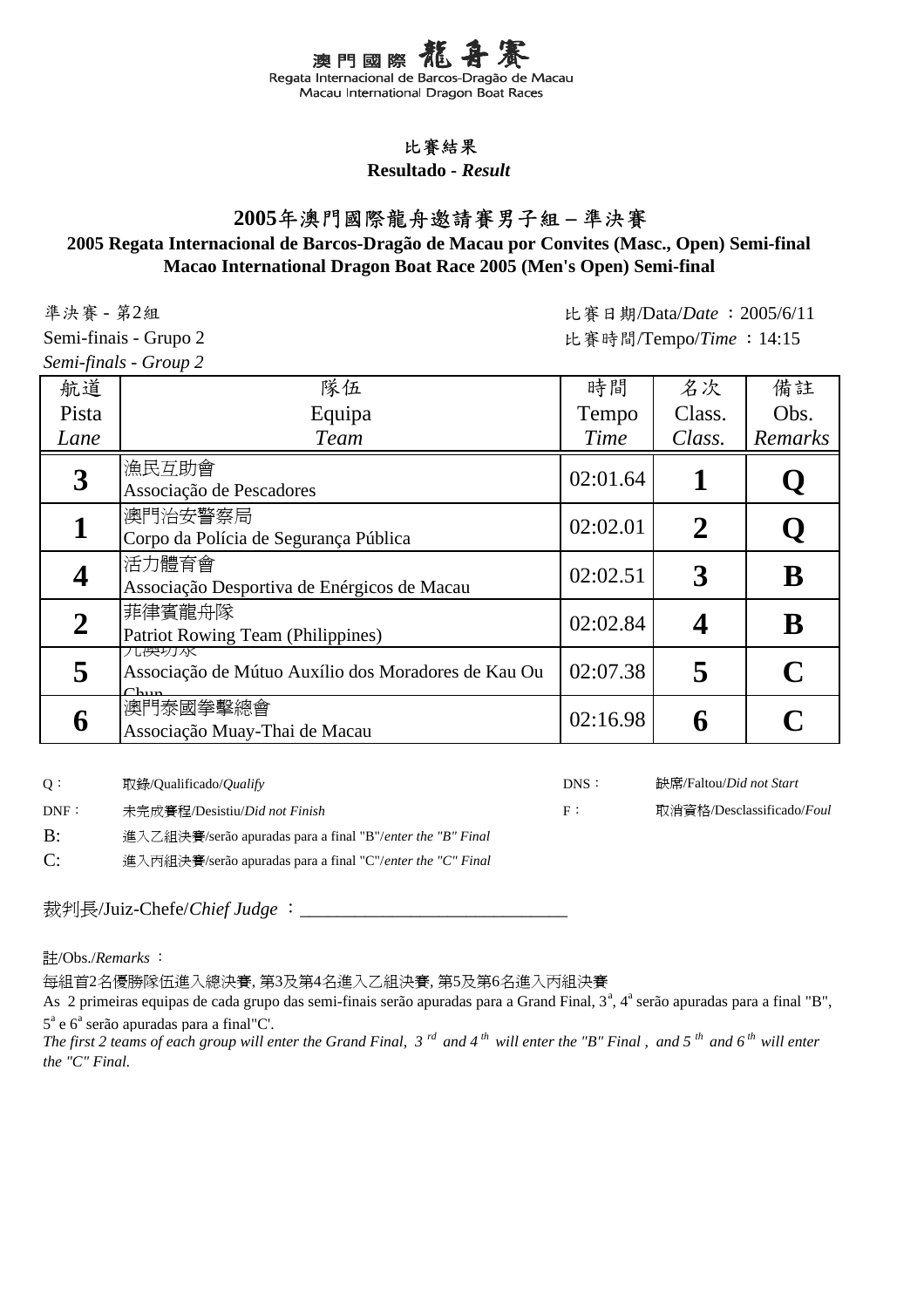

#### **Resultado -** *Result*

# **2005**年澳門國際龍舟邀請賽男子組 **–** 準決賽

#### **Macao International Dragon Boat Race 2005 (Men's Open) Semi-final 2005 Regata Internacional de Barcos-Dragão de Macau por Convites (Masc., Open) Semi-final**

準決賽 - 第3組

比賽日期/Data/*Date* :2005/6/11 比賽時間/Tempo/*Time* :14:30

Semi-finais - Grupo 3 *Semi-finals - Group 3*

| 航道               | 隊伍                                                      | 時間       | 名次     | 備註      |
|------------------|---------------------------------------------------------|----------|--------|---------|
| Pista            | Equipa                                                  | Tempo    | Class. | Obs.    |
| Lane             | <b>Team</b>                                             | Time     | Class. | Remarks |
| $\boldsymbol{3}$ | 泰國隊<br>The Rowing & Canoeing Association of Thailand    | 02:05.01 |        |         |
|                  | 澳門消防局<br>Corpo de Bombeiros                             | 02:05.36 | 2      |         |
| 5                | 通利文娛體育會<br>Clube Desportivo e Recreativo Tong Lei       | 02:05.70 | 3      | B       |
|                  | 民政總署<br>Instituto para os Assuntos Cívicos e Municipais | 02:08.81 |        | B       |
| 6                | 合群體育會<br>Clube Desportivo Hap Kuan                      | 02:09.39 | 5      |         |
|                  | 香港龍舟協會<br>Hong Kong Dragon Boat Association             | 02:10.07 |        |         |

Q: 取錄/Qualificado/*Qualify* DNS:

缺席/Faltou/*Did not Start*

取消資格/Desclassificado/*Foul*

DNF: 未完成賽程/Desistiu/*Did not Finish* F:

B: 進入乙組決賽/serão apuradas para a final "B"/*enter the "B" Final*

C: 進入丙組決賽/serão apuradas para a final "C"/*enter the "C" Final*

裁判長/Juiz-Chefe/*Chief Judge* :

註/Obs./*Remarks* :

每組首2名優勝隊伍進入總決賽, 第3及第4名進入乙組決賽, 第5及第6名進入丙組決賽

As 2 primeiras equipas de cada grupo das semi-finais serão apuradas para a Grand Final, 3<sup>ª</sup>, 4<sup>ª</sup> serão apuradas para a final "B",  $5^{\degree}$  e  $6^{\degree}$  serão apuradas para a final"C'.

*The first 2 teams of each group will enter the Grand Final, 3 rd and 4 th will enter the "B" Final , and 5 th and 6 th will enter the "C" Final.*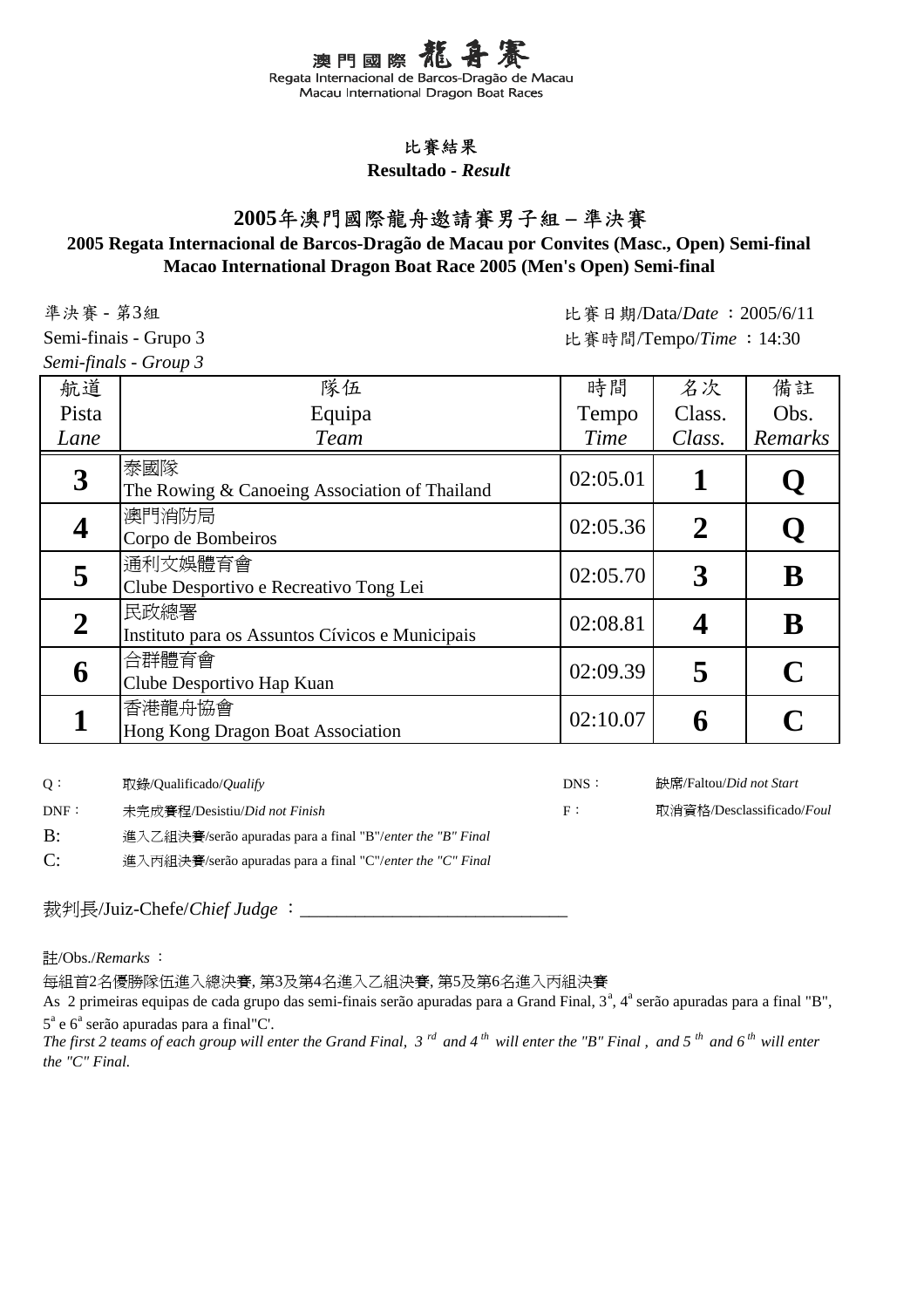#### 比賽結果

#### **Resultado -** *Result*

## **2005**年澳門國際龍舟邀請賽女子組 – 乙組決賽

### **Macao International Dragon Boat Race 2005 (Women's Open) - "B" Final 2005 Regata Internacional de Barcos-Dragão de Macau por Convites (Fem., Open) - Final "B"**

決賽

Final

*Final* 

比賽日期/Data/*Date* :2005/6/11 比賽時間/Tempo/*Time* :14:45

| r <i>uw</i>      |                                                         |          |                         |         |
|------------------|---------------------------------------------------------|----------|-------------------------|---------|
| 航道               | 隊伍                                                      | 時間       | 名次                      | 備註      |
| Pista            | Equipa                                                  | Tempo    | Class.                  | Obs.    |
| Lane             | <b>Team</b>                                             | Time     | Class.                  | Remarks |
| $\boldsymbol{3}$ | 青少年獨木舟會<br>Clube de Canoagem Juventude de Macau         | 02:24.36 | 1                       |         |
| 4                | 澳門自由龍龍舟會<br>Dragão em Liberdade de Macau                | 02:33.98 | $\boldsymbol{2}$        |         |
| $\boldsymbol{2}$ | 兄弟體育會<br>Clube Desportivo Heng Tai                      | 02:38.07 | $\overline{3}$          |         |
| 5                | 民政總署<br>Instituto para os Assuntos Cívicos e Municipais | 02:38.51 | 4                       |         |
| 6                | 愛爾蘭吧<br><b>Irish Bar</b>                                | 02:54.06 | 5                       |         |
|                  | 澳門耀陽體育會<br>Associação Desportiva Iu Yeung de Macau      | 02:54.30 | 6                       |         |
| Q:               | 取錄/Qualificado/ <i>Qualify</i>                          | DNS:     | 缺席/Faltou/Did not Start |         |

DNF: 未完成賽程/Desistiu/*Did not Finish* F:

取消資格/Desclassificado/*Foul*

裁判長/Juiz-Chefe/*Chief Judge* : \_\_\_\_\_\_\_\_\_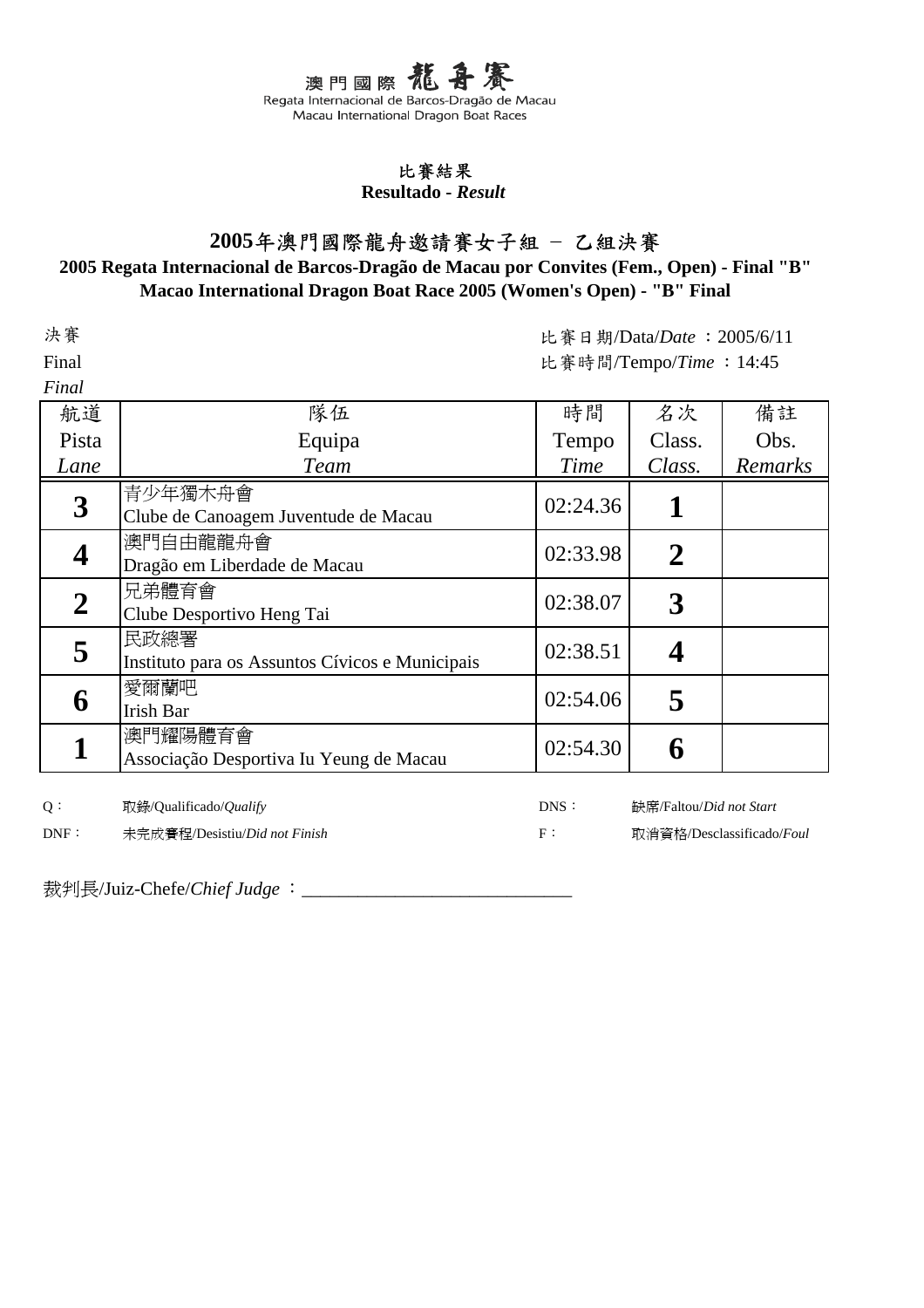# 比賽結果

#### **Resultado -** *Result*

# **2005**年澳門國際龍舟邀請賽男子組 **–** 丁組決賽

### **Macao International Dragon Boat Race 2005 (Men's Open) 'D' Final 2005 Regata Internacional de Barcos-Dragão de Macau por Convites (Masc., Open) Final 'D'**

| 決賽               |                                    | 比賽日期/Data/Date: 2005/6/11 |                |         |  |
|------------------|------------------------------------|---------------------------|----------------|---------|--|
| Final            |                                    | 比賽時間/Tempo/Time: 15:00    |                |         |  |
| Final            |                                    |                           |                |         |  |
| 航道               | 隊伍                                 | 時間                        | 名次             | 備註      |  |
| Pista            | Equipa                             | Tempo                     | Class.         | Obs.    |  |
| Lane             | <b>Team</b>                        | Time                      | Class.         | Remarks |  |
| $\boldsymbol{2}$ | 加義體育會                              | 02:11.89                  | 1              |         |  |
|                  | Associação Desportiva Ka I         |                           |                |         |  |
|                  | 澳門電力職工會                            | 02:12.16                  | $\overline{2}$ |         |  |
|                  | Clube do Pessoal da CEM            |                           |                |         |  |
| 5                | 澳門海關                               | 02:12.46                  | $\mathbf{3}$   |         |  |
|                  | Serviços de Alfândega              |                           |                |         |  |
| $\mathbf{3}$     | 澳門龍之友俱樂部                           | 02:12.78                  | 4              |         |  |
|                  | Clube de Amigos do Dragão de Macau |                           |                |         |  |
|                  | 金沙                                 | 02:13.09                  | 5              |         |  |
|                  | Sands - Venetian Macau Limited     |                           |                |         |  |
| 6                | 蒙地加羅                               | 02:14.16                  |                |         |  |
|                  | Clube Desportivo Monte Carlo       |                           | 6              |         |  |
|                  |                                    |                           |                |         |  |

缺席/Faltou/*Did not Start*

取消資格/Desclassificado/*Foul*

Q: 取錄/Qualificado/*Qualify* DNS:

DNF: 未完成賽程/Desistiu/*Did not Finish* F: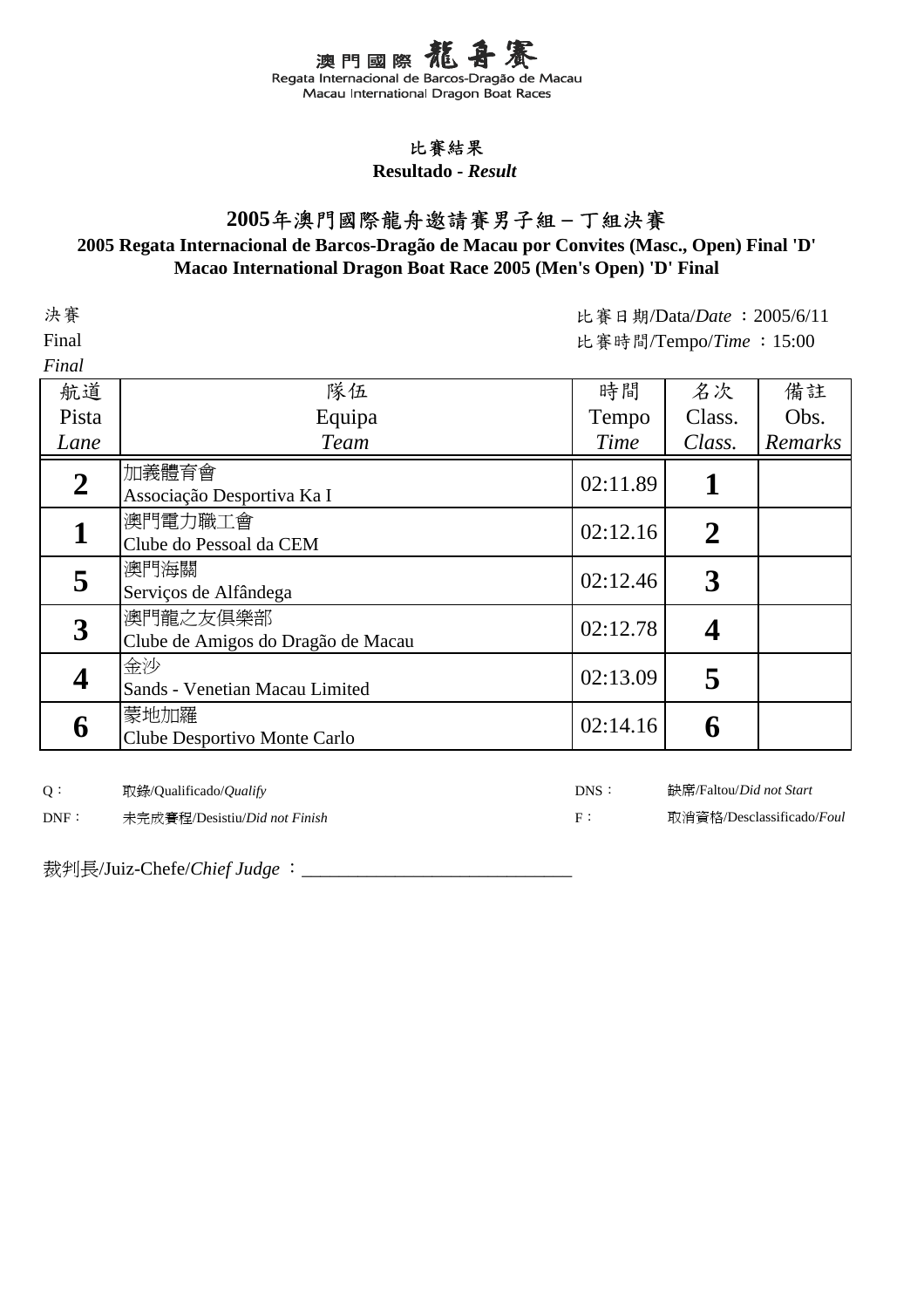

### **Resultado -** *Result*

# **2005**年澳門國際龍舟邀請賽男子組 **–** 丙組決賽

### **Macao International Dragon Boat Race 2005 (Men's Open) 'C' Final 2005 Regata Internacional de Barcos-Dragão de Macau por Convites (Masc., Open) Final 'C'**

| 決賽               |                                                                     | 比賽日期/Data/Date: 2005/6/11 |                                 |         |  |
|------------------|---------------------------------------------------------------------|---------------------------|---------------------------------|---------|--|
| Final            |                                                                     | 比賽時間/Tempo/Time: 15:15    |                                 |         |  |
| Final            |                                                                     |                           |                                 |         |  |
| 航道               | 隊伍                                                                  | 時間                        | 名次                              | 備註      |  |
| Pista            | Equipa                                                              | Tempo                     | Class.                          | Obs.    |  |
| Lane             | <b>Team</b>                                                         | Time                      | Class.                          | Remarks |  |
| $\boldsymbol{2}$ | 香港龍舟協會<br>Hong Kong Dragon Boat Association                         | 02:09.38                  | 1                               |         |  |
| $\mathbf{3}$     | 儿哭切水<br>Associação de Mútuo Auxílio dos Moradores de Kau Ou<br>Chun | 02:10.07                  | $\boldsymbol{2}$                |         |  |
| 5                | 海島市居民群益紹龍隊<br>Associação dos Habitantes das Ilhas Kuan Iek          | 02:10.55                  | 3                               |         |  |
| 4                | 合群體育會<br>Clube Desportivo Hap Kuan                                  | 02:10.93                  | 4                               |         |  |
| 6                | 澳門泰國拳擊總會<br>Associação Muay-Thai de Macau                           | 02:11.70                  | 5                               |         |  |
|                  | 海灣獨木舟會<br>Clube de Canoagem Baía do Mar                             | 02:16.26                  | 6                               |         |  |
| 0:               | 取錄/Oualificado/ <i>Oualify</i>                                      | DNS:                      | 缺席/Faltou/ <i>Did not Start</i> |         |  |

取消資格/Desclassificado/*Foul*

Q: 取錄/Qualificado/*Qualify* DNS:

DNF: 未完成賽程/Desistiu/*Did not Finish* F: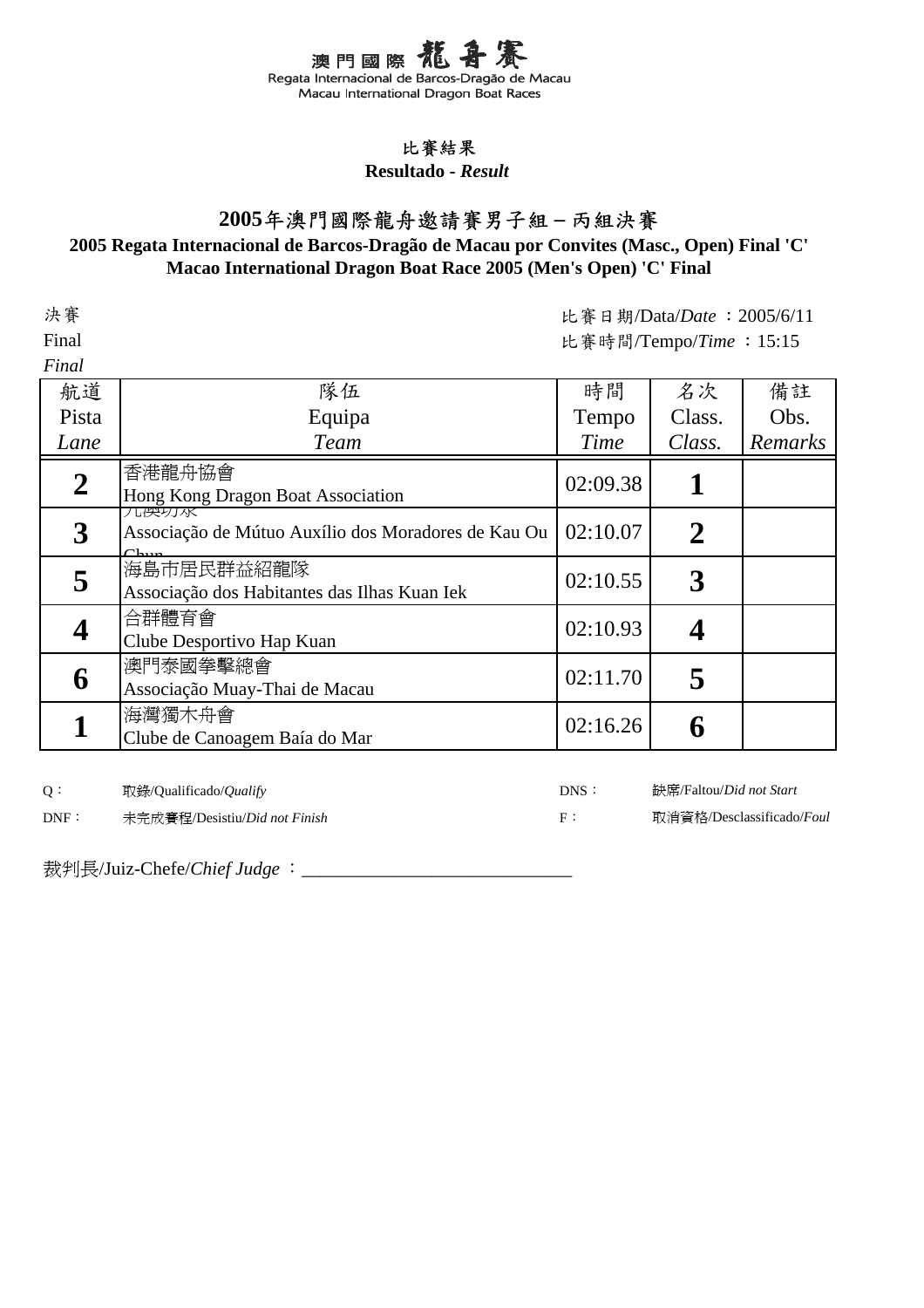## 比賽結果

#### **Resultado -** *Result*

# **2005**年澳門國際龍舟邀請賽男子組 **–** 乙組決賽

### **Macao International Dragon Boat Race 2005 (Men's Open) 'B' Final 2005 Regata Internacional de Barcos-Dragão de Macau por Convites (Masc., Open) Final 'B'**

|                                                         | 比賽日期/Data/Date: 2005/6/11 |                  |         |
|---------------------------------------------------------|---------------------------|------------------|---------|
|                                                         | 比賽時間/Tempo/Time: 15:30    |                  |         |
|                                                         |                           |                  |         |
| 隊伍                                                      | 時間                        | 名次               | 備註      |
| Equipa                                                  | Tempo                     | Class.           | Obs.    |
| <b>Team</b>                                             | Time                      | Class.           | Remarks |
| 活力體育會<br>Associação Desportiva de Enérgicos de Macau    | 02:06.76                  | 1                |         |
| 通利文娛體育會<br>Clube Desportivo e Recreativo Tong Lei       | 02:07.06                  | $\boldsymbol{2}$ |         |
| 菲律賓龍舟隊<br><b>Patriot Rowing Team (Philippines)</b>      | 02:07.29                  | $\boldsymbol{3}$ |         |
| 港島龍槳會<br>Hong Kong Island Paddle Club                   | 02:07.54                  | 4                |         |
| 澳門耀陽體育會<br>Associação Desportiva Iu Yeung de Macau      | 02:07.78                  | 5                |         |
| 民政總署<br>Instituto para os Assuntos Cívicos e Municipais | 02:07.99                  | 6                |         |
|                                                         |                           |                  |         |

缺席/Faltou/*Did not Start*

取消資格/Desclassificado/*Foul*

Q: 取錄/Qualificado/*Qualify* DNS:

DNF: 未完成賽程/Desistiu/*Did not Finish* F: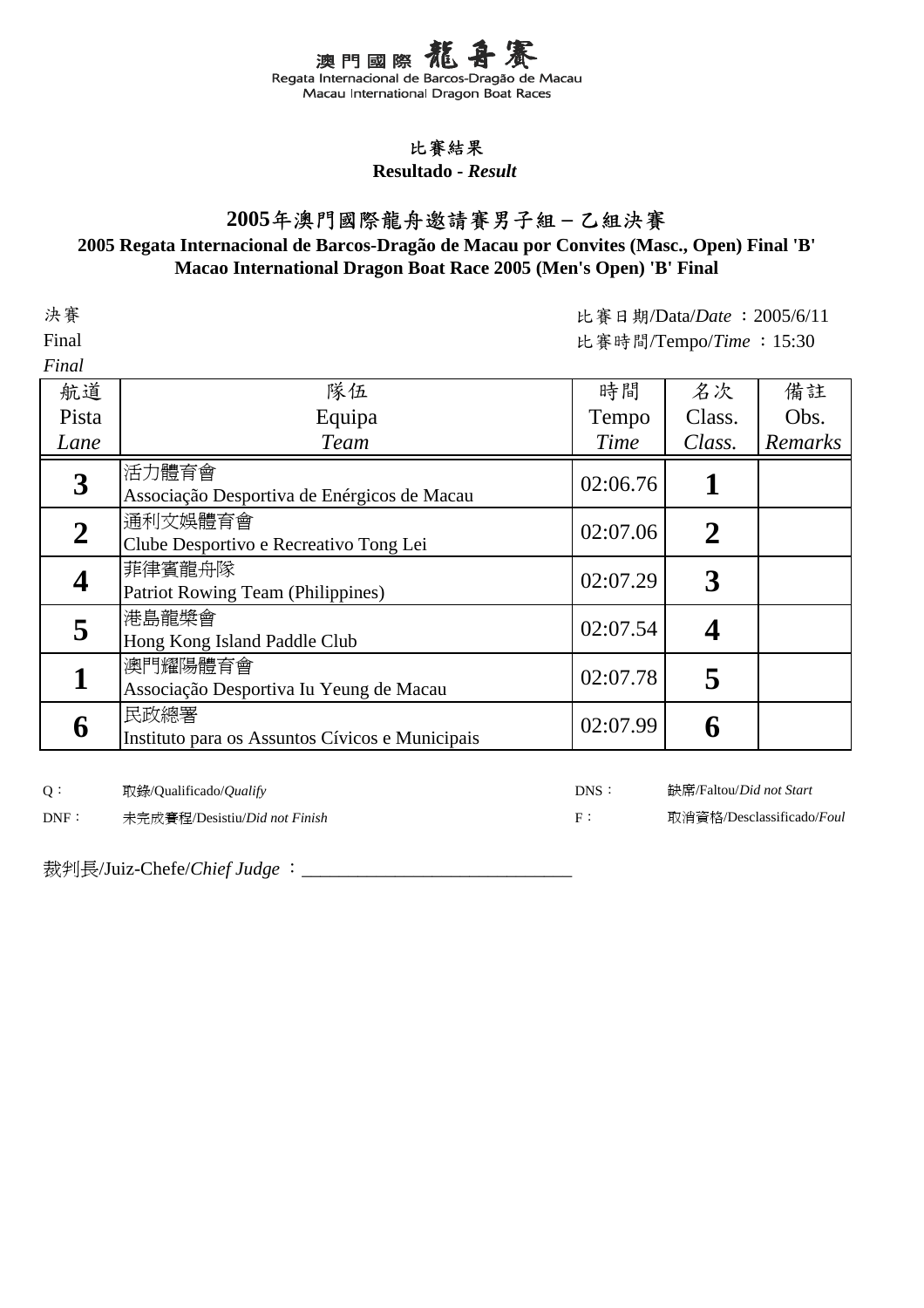#### 比賽結果

**Resultado -** *Result*

# **2005**年澳門國際龍舟邀請賽女子組 – 總決賽

### **2005 Regata Internacional de Barcos-Dragão de Macau por Convites (Fem., Open) - Final Macao International Dragon Boat Race 2005 (Women's Open) - Final**

決賽

Final

 $\mathbf{r}$   $\mathbf{r}$   $\mathbf{r}$ 

比賽日期/Data/*Date* :2005/6/11 比賽時間/Tempo/*Time* :15:50

| r inal           |                                                              |          |                |         |
|------------------|--------------------------------------------------------------|----------|----------------|---------|
| 航道               | 隊伍                                                           | 時間       | 名次             | 備註      |
| Pista            | Equipa                                                       | Tempo    | Class.         | Obs.    |
| Lane             | <b>Team</b>                                                  | Time     | Class.         | Remarks |
| $\boldsymbol{3}$ | 中國南海西樵蒙娜麗莎龍舟隊<br>China Nan Hai Monalisa Team                 | 02:11.40 |                |         |
|                  | 菲律賓龍舟隊<br>Philippines National Dragon Boat Team              | 02:11.70 | $\overline{2}$ |         |
| 5                | 北華大學(吉林)<br>Universidade Beihua de Jilin                     | 02:13.06 |                |         |
| $\boldsymbol{2}$ | 漁民互助會<br>Associação de Pescadores                            | 02:15.32 |                |         |
|                  | 港島龍槳會<br>Hong Kong Island Paddle Club                        | 02:23.16 |                |         |
| 6                | 菱峯集團投資發展有限公司<br>Soc. de Inv. e Des. Predial "Leng Fung" Lda. | 02:24.43 |                |         |

Q: 取錄/Qualificado/*Qualify* DNS:

缺席/Faltou/*Did not Start*

DNF: 未完成賽程/Desistiu/*Did not Finish* F:

取消資格/Desclassificado/*Foul*

裁判長/Juiz-Chefe/*Chief Judge* : \_\_\_\_\_\_\_\_\_\_\_